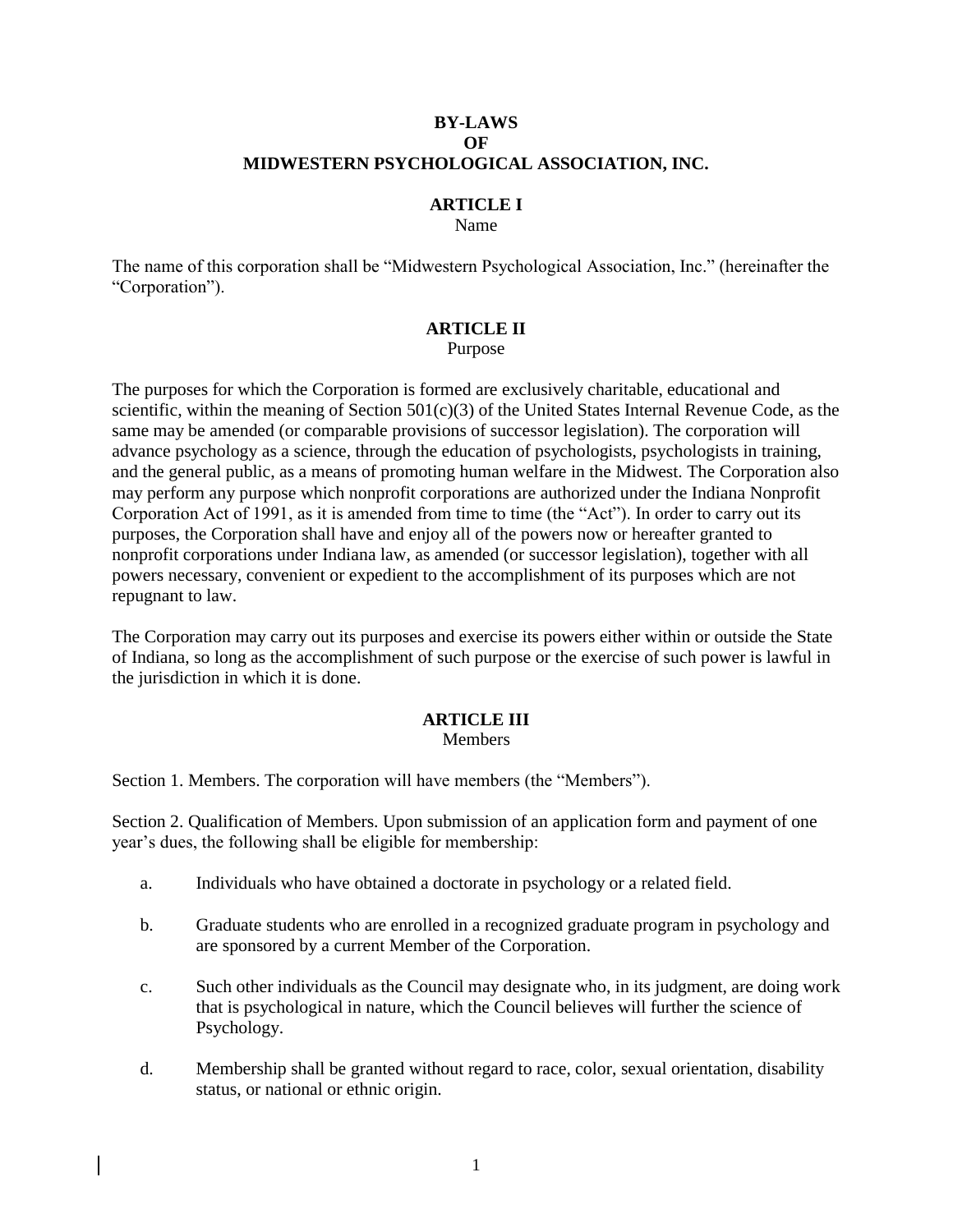Section 3. Life Members. Members may become life members, with all the rights of membership, but without the obligation to pay dues. Those wishing to become Life Members shall make written request to the Executive Officer. To be eligible for Life Membership, members should (a) have been Members of the Corporation, or of its predecessor, Midwestern Psychological Association, Inc., a Wisconsin Corporation, for at least ten (10) consecutive years, or for 10 of 12 consecutive years with the permission of the Council; (b) have paid dues for the previous year; and (c) reach sixty-five (65) years of age by October l of the year in which they apply. After having determined that the requirements for eligibility have been met, the Executive Officer shall enroll the applicant as a Life Member.

Section 4. Fellows. Members are eligible to become Fellows if they have made significant and unusual contributions to the science of psychology and/or to the Corporation or its predecessor, have at least five (5) years' experience subsequent to a doctoral degree and have been members of the Corporation or its predecessor for the preceding (3) three years. Fellow status shall be determined by the President, President-Elect, and Immediate Past-President, and, after approval, those so named shall be announced to the membership as Fellows.

Section 5. Expulsion of Members. Members may be expelled from membership in the Corporation in either of two ways.

- a. Individuals who have been expelled from the American Psychological Association or a comparable professional organization, as determined by the Council, for disciplinary reasons shall also be automatically expelled from the Corporation.
- b. By vote of two-thirds of the membership who vote, upon recommendation by the Council, for egregious behavior detrimental to the Corporation or the science of psychology.

Section 6. Membership Dues.

- a. Members shall pay annual dues in an amount set periodically by the Council.
- b. A Member who fails to pay dues for two years and to whom notice of delinquency has been sent to the last known address, shall be dropped from membership. Thereafter, said Member may be reinstated by applying to the Executive Officer and paying dues for the year in which reinstatement is requested.
- c. A Member may resign by sending to the Executive Officer a notice of resignation. A Member who has resigned may be reinstated by paying the dues for the year in which reinstatement is requested.

### **ARTICLE IV**

### Meetings of the Corporation

Section 1. Annual Meeting. The Annual Meeting of the Members shall be held at such time and place as the Council shall determine.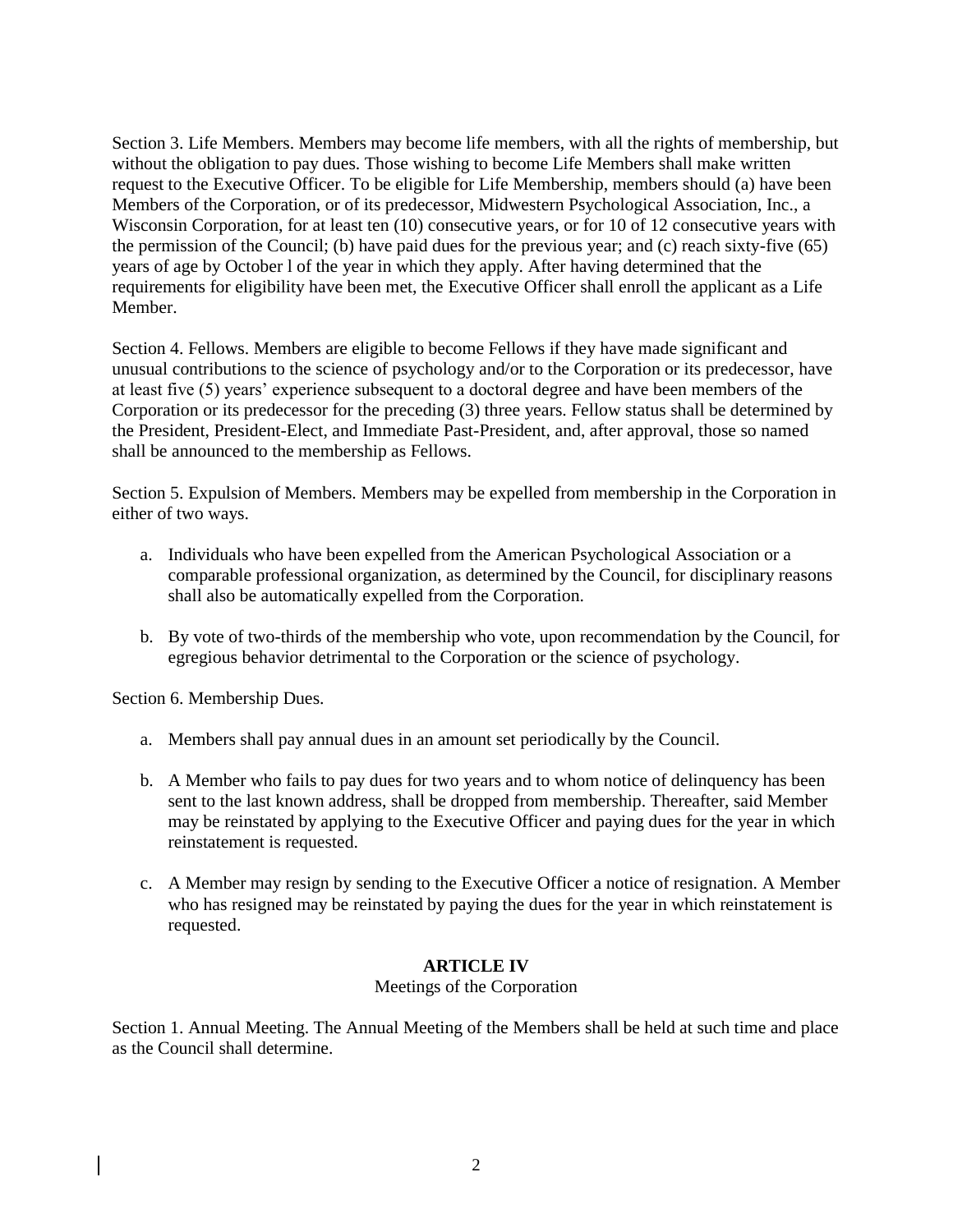- a. The purpose of the Annual Meeting is to advance the science of psychology and to promote its responsible use, as a means of promoting human welfare.
- b. A Business Meeting of Members shall be held in conjunction with the Annual Meeting for the purpose of reporting to the membership on the state and activities of the Corporation. Motions may be advanced for consideration by the Council by a simple majority of those members present at the Business Meeting.

Section 2. Special Meetings. Special meetings or votes of the Membership may be held (a) upon the call of a majority of the Council or (b) upon written request of not less than ten percent (10%) of the Members, at any place, within or without the State of Indiana.

Section 3. Meeting Notice. Notice of the Annual Meeting of the Members will be provided to the Members at least one month (30 days) before such meeting. Notice of all Special Meetings of the Members will be provided to the Members at least two weeks (14 days) before any such meeting, and such notice will state the purposes of the meeting. A Member may participate in a meeting of the membership electronically or through other such alternative means of communication, so long as all persons participating in the meeting can properly receive communications and express their vote, and participation by these means constitutes presence in person at the meeting for all purposes under these By-Laws.

### **ARTICLE V**

### Votes and Elections

Section 1. Votes of the Membership. All votes and elections will be conducted in a manner likely to encourage widespread participation by the membership of the Corporation at large. At present (2020), this involves notifying the membership of an election by e-mail and then collecting votes electronically, after passage of a suitable interval (a minimum of two weeks).

- a. All voting shall be conducted by the Executive Officer consistent with principles and procedures described in these By-Laws and under the direction and supervision of the Council.
- b. A quorum for all voting shall be 100 votes.

Section 2. Votes on Motions. A simple majority of the quorum shall be sufficient for the passage of any motion, excepting those involving expulsion of a member, or removal of an Officer or Councilor which shall require a two-thirds majority vote to pass.

Section 3. Election of Officers. Each year the Executive Officer shall conduct elections for the President-Elect of the Corporation as well as for any vacant Council seats.

a. The Executive Officer shall send to all Members a nomination ballot for President-Elect and for Councilor(s). For each office that appears on the nominating ballot each Member may propose four names. Nominations for Councilors cannot come from the same area of psychology (applied, clinical, developmental, cognitive, neuroscience/animal, social) that already is represented among continuing Councilors.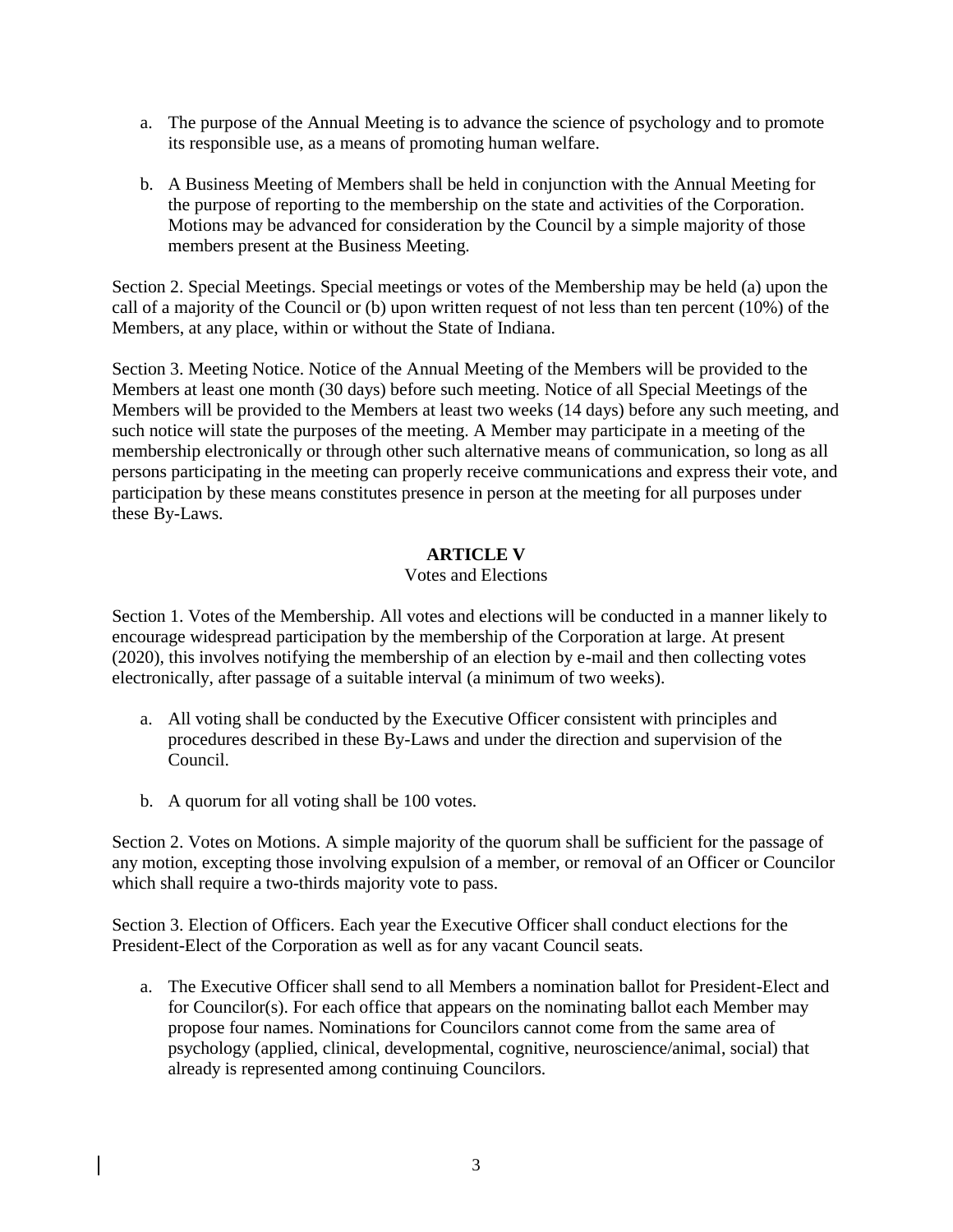- b. The President and the Executive Officer or their designees shall count the nominating ballots and determine a rank order of those who received the largest number of nominations for each office. The President shall invite those receiving the largest number of nominations for each office to stand for election, and continue through the list in the order of vote count until at least three candidates are obtained for each office. A minimum of three nominations are necessary to stand for election, and in the absence of three members who qualify and agree to run, the Executive Officer shall solicit additional nominees from the membership until three candidates are identified.
- c. No one may stand for President-Elect and for Council in the same year, and Members with sufficient nominations to be eligible for both must inform the Executive Officer which position they wish to stand for.
- d. If, due to resignation or other eventuality, more than one vacancy exists or will exist on the Council by the close of the next Annual Meeting, then that vacancy shall be filled by the individual receiving the second highest vote count in the preceding election for that position. Should that person decline to serve, the candidate with next highest number of votes will be asked, and should that individual also decline, the vacancy will be filled by the candidate in the next election with the second highest number of votes. Any Officer or Councilor replacing another in this manner shall serve out the remainder of the original term.
- e. After the list of candidates has been determined, the Executive Officer shall provide an election ballot to all Members, on which the names of the candidates for each office are listed in alphabetical order, with instructions to rank all candidates in order of preference.
- f. Members will vote by electronic means or in an alternative manner to be dictated by the Council, in keeping with Article V, Section 1 of these By-Laws.
- g. The President and the Executive Officer, or their designees, shall each count the ballots, using the transferable ballot system known as the Hare system, whereby voters' rankings of their preferences are tallied to eliminate the least preferred of the remaining candidates, after which the next choice of those who voted for that candidate receive their votes, iteratively, until only one alternative remains, that being the one most preferred by most voters.
- h. The results of all elections shall be publicized to the membership during or before the next annual Business Meeting.
- i. The Council shall have the sole and ultimate responsibility for considering and resolving such issues as may arise in relation to the conduct of elections.

### **ARTICLE VI**

Board of Directors (The "Council")

Section 1. Duties. The property, business and affairs of the Corporation shall be managed by the Board of Directors, which shall be known as the "Council," except as otherwise provided by law or the Articles of Incorporation.

Section 2. Composition of the Council. The Council shall consist of the current President, the Immediate Past-President, and the President-Elect of the Corporation, and the Executive Officer (the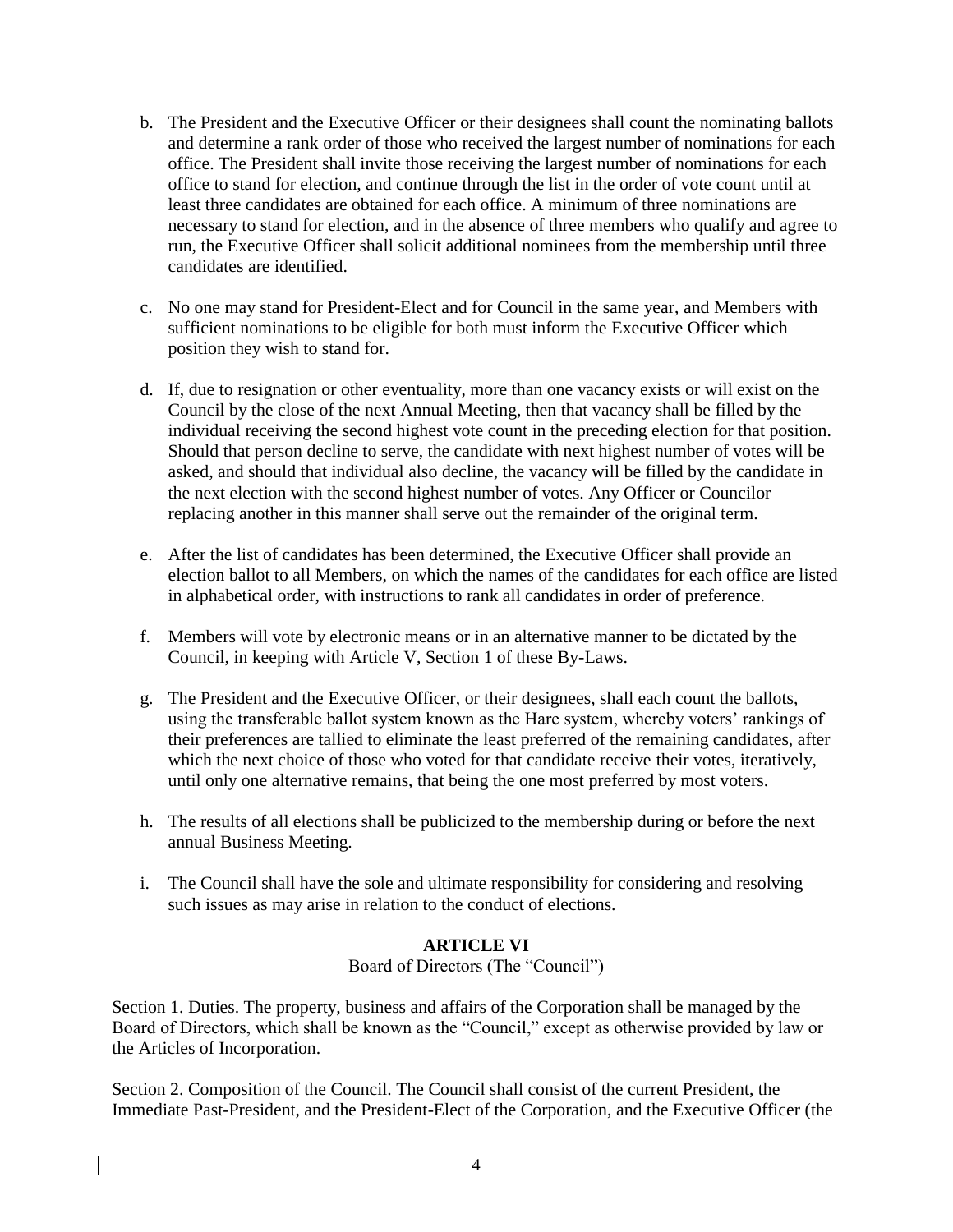"Officers"), along with the Treasurer, the Convention Manager, and three elected Councilors (the "Councilors"). The terms the "Council" and the "Council Members" shall be used to refer to the entire membership of the Council. No individual may hold more than one position on the Council.

- a. Should the total number of Council Members ever decline below five (5), due to resignation, removal or other cause, the remaining Council Members may appoint interim replacements to serve out the term of the individual Council Member being replaced.
- b. Except in an emergency, no substantive actions shall be taken by a Council consisting of fewer than five (5) individuals and, even after an emergency, any actions taken by a Council consisting of fewer than five (5) Members are subject to review and reconsideration once the minimum required number of Council Members is in place.

Section 3. Qualifications of Council Members. Each Council Member shall be an individual and a Member of the Corporation.

Section 4. Tenure.

- a. Councilors.
	- i. The initial Councilors shall consist of the same individuals composing the Council of the predecessor organization, Midwestern Psychological Association, Inc., a Wisconsin Corporation, with terms reflecting the years remaining in their terms with the predecessor organization.
	- ii. Thereafter, one new Councilor shall be elected each year by the membership at large, for a term of (3) three years. Unless removed sooner, Councilors in the third year of their terms shall serve until the close of the Annual Meeting in their third and final year.
- b. Executive Officer and Treasurer. The Council shall appoint, by majority vote, the Executive Officer and the Treasurer of the Council to serve for a term of (3) three years each.

Section 5. Removal of Council Members.

- a. The Members may petition the Council to remove any elected Council Member (Officer or Councilor), with or without cause. Should this petition be endorsed by ten percent (10%) of the membership, the Council shall arrange for a vote of the entire membership, in accordance with Article V of these By-Laws.
- b. The Council may seek to remove any elected Councilor. Doing so shall require a two-thirds vote of the Council, excluding the individual whose removal is being considered. Elected Councilors shall have the right to be informed of the reasons they are being considered for removal and the right to address the Council either in person or in writing, at the Council's discretion.
- c. Council Members who have been appointed by the Council, either as interim replacements or as Executive Officer, Treasurer, Convention Manager, or in some other "ex officio" capacity,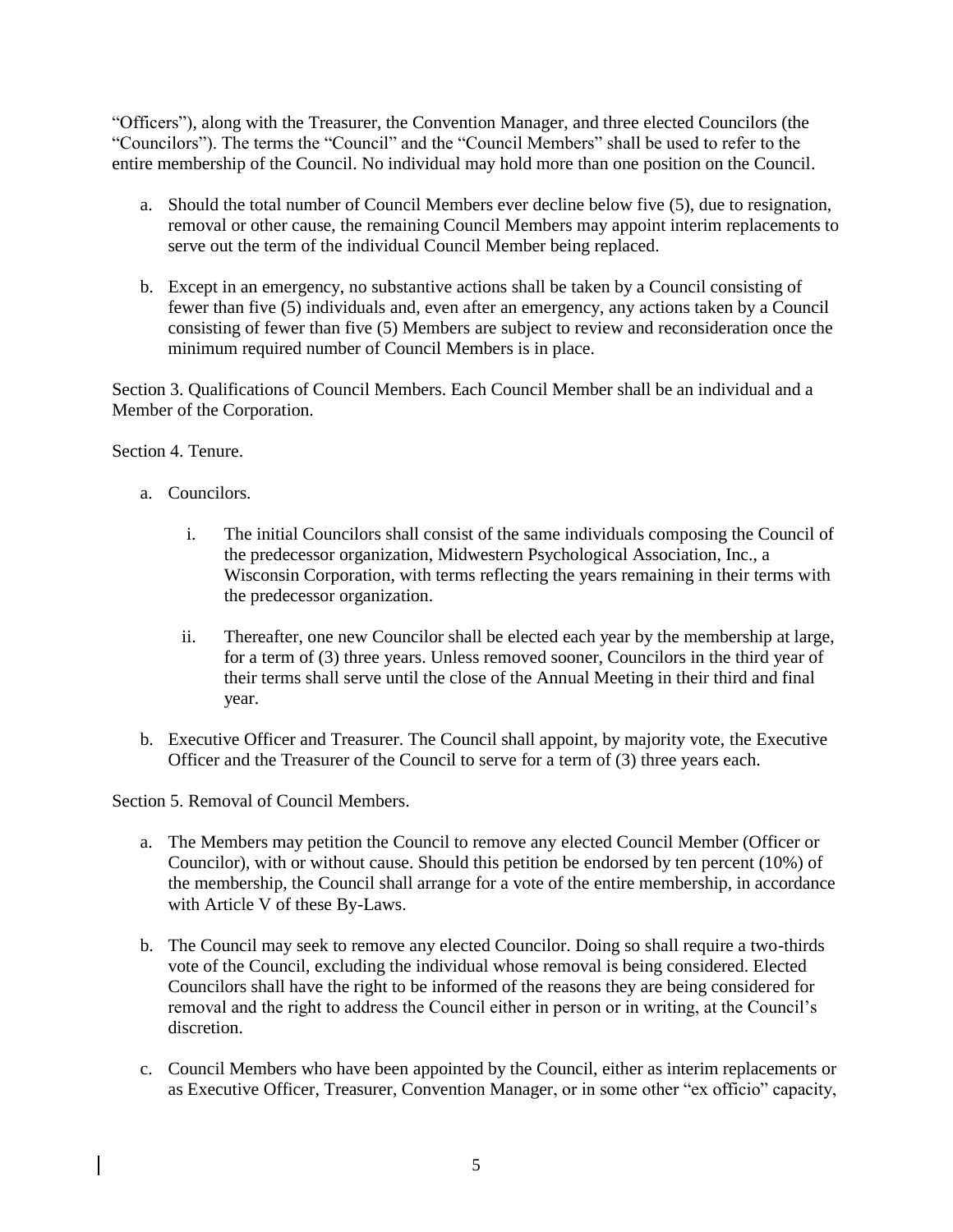serve at the pleasure of the Council and may be removed without cause by majority vote of the Council.

d. Council deliberations concerning possible removal of Council Members, including Officers, shall be considered personnel matters, and may therefore by conducted privately, without the presence or vote of the individual being considered for removal, other non-voting members of the Council, or other members of the public. However, if that individual holds an elective position, he or she is then entitled to know the reasons that removal is being considered, and to address these reasons either in person or in writing, at the discretion of the Council.

Section 6. Regular Meetings. The Council shall meet at least annually, and shall consult by other means when issues arise between meetings.

Section 7. Other Meetings. Other meetings of the Council may be held upon the call of the President, and/or three (3) or more Council Members, at any place, within or without the State of Indiana, upon notice, specifying the time, place and general purposes of the meeting.

Section 8. Quorum. At any properly called meeting of the Council, a majority of the Council Members shall constitute a quorum for the transaction of any business. Except as might otherwise be provided by the Articles of Incorporation, a majority of such quorum may decide any question properly brought before such meeting.

Section 9. Committees. The Council may from time to time appoint committees, each consisting of one or more Council Member(s) and such other persons as the Council may see fit to appoint, which committee shall have such duties and powers as the Council may so delegate to it in the resolution designating such committee. The Council shall have the authority to appoint, modify, and terminate the appointment of these committees, as it deems necessary or desirable from time to time.

- a. There shall be a Program Committee and the method of selection of its members, their number, and their term of service shall be determined by the Council. The Executive Officer shall serve as a non-voting member of the Program Committee *ex officio.*
- b. The Program Committee shall meet and prepare a program of research reports, symposia, and other offerings it may deem appropriate.
- c. The Program Committee shall follow the directions for preparing a program, the criteria for eligibility to submit papers and materials, and adhere to the standards of quality which have been established by the Council and the membership.

Section 10. Convention Manager. The Council shall, by majority vote, appoint a Convention Manager for a mutually-agreed upon term.

- a. The Convention Manager shall have the responsibility of working with the convention hotel, vendors, publishers, and such other outside agencies and institutions as are required to conduct the Annual Meeting of the Corporation, along with all other Council Members and staff, in order to successfully arrange each year's meeting.
- b. The Convention Manager shall have the authority to sign those contracts necessary for the successful conduct of each year's Annual Meeting, on behalf of the Corporation, but only if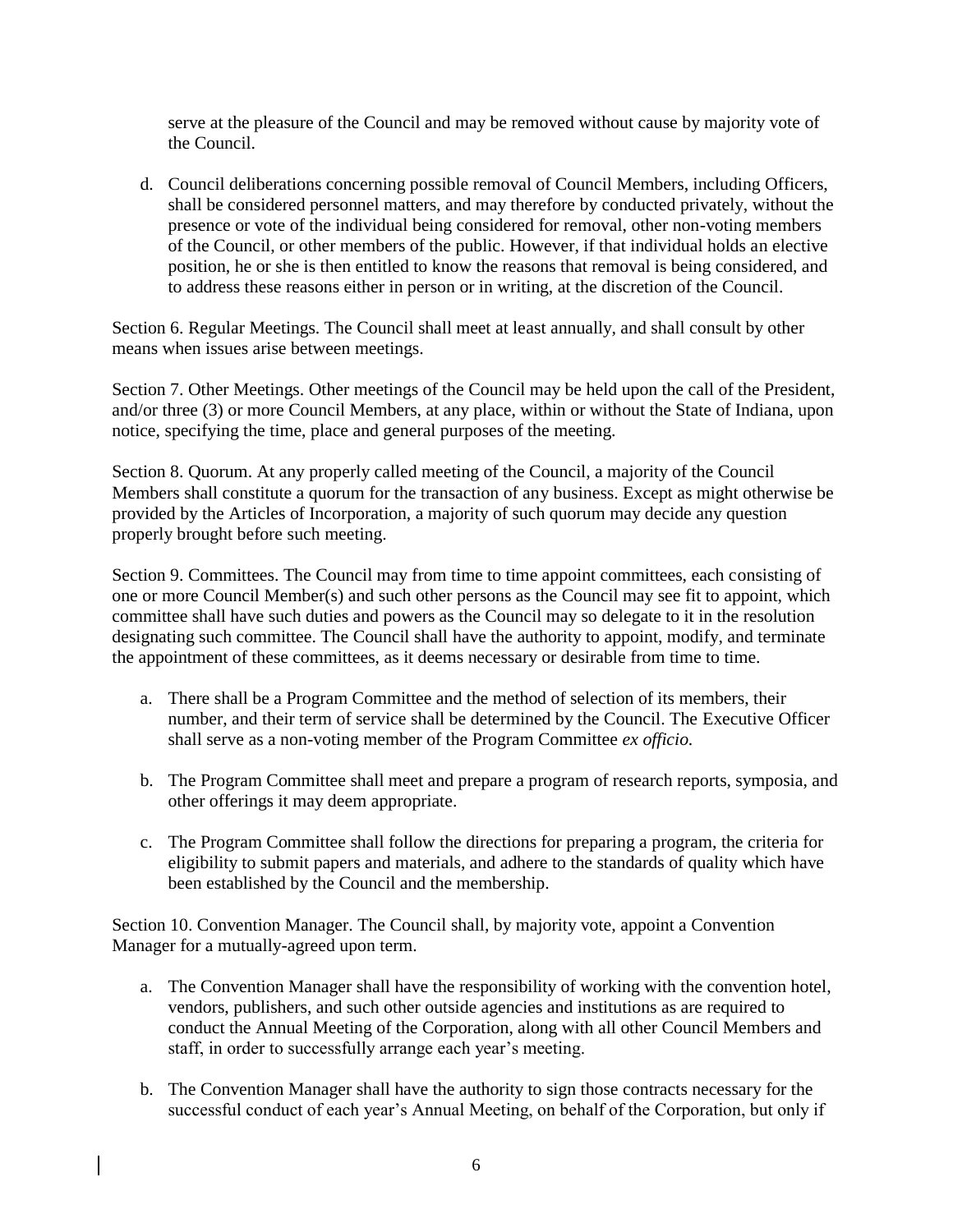the expense or obligation to the Corporation is less than \$20,000 per contract, or \$50,000 in total for a single Annual Meeting, unless greater amounts are specifically authorized by the Council.

- c. The Convention Manager shall consult with the Council regarding any long-term contracts that will bind the Corporation beyond the next upcoming Annual Meeting.
- d. The Convention Manager shall be a non-voting Officer of the Corporation, and shall attend all Council meetings, real or virtual, that relate to the conduct of the Annual Meeting.
- e. The Convention Manager serves at the pleasure of the Council and may be terminated at any time with or without cause.

Section 11. Action by Consent Without a Meeting. Action may be taken by the Council, or any other committee of the Council without a meeting if, prior to such action, all members of the Council consent to such action.

Section 12. Conflicts of Interest. No contract or other transaction between the Corporation and one or more of its Council Members, or between the Corporation and any other corporation, partnership, trust, firm, association, or entity in which one or more of the Council Members of the Corporation is a director, officer, partner, shareholder, member, employee, or agent, or is financially interested, shall be either void or voidable because of such relationship or interest or because such Council Members is present at the meeting of the Council or a committee thereof which authorizes, approves, or ratifies such contract or transaction or because the vote(s) of such Director or Council Members is or are counted for such purposes, if:

- a. The fact of such relationship or interest is disclosed or known to the Council or committee which authorizes, approves, or ratifies the contract or transaction by a vote or consent sufficient for the purpose without counting the votes or consents of such interested Council Member(s); or
- b. The fact of such relationship or interest is disclosed or known to the members entitled to vote and they authorize, approve, or ratify such contract or transaction by vote or written consent sufficient for the purpose; or
- c. The contract or transaction is fair and reasonable to the Corporation.

Such interested Council Member(s) may be counted in determining the presence of a quorum at a meeting of the Council or a committee thereof which authorizes, approves, or ratifies such contract or transaction. This section shall not be construed to invalidate any contract or other transaction which would otherwise be valid under the common and statutory laws applicable thereto.

Section 13. Presence. A Council Member may participate in a meeting of the Council or any committee by means of a conference telephone or similar electronic communications, including computer messaging, so long as procedures are in place to ensure that those participating in this manner can express their views to other Council Members and vote on motions, and participation by these means constitutes presence in person at the meeting for all purposes under these By-Laws.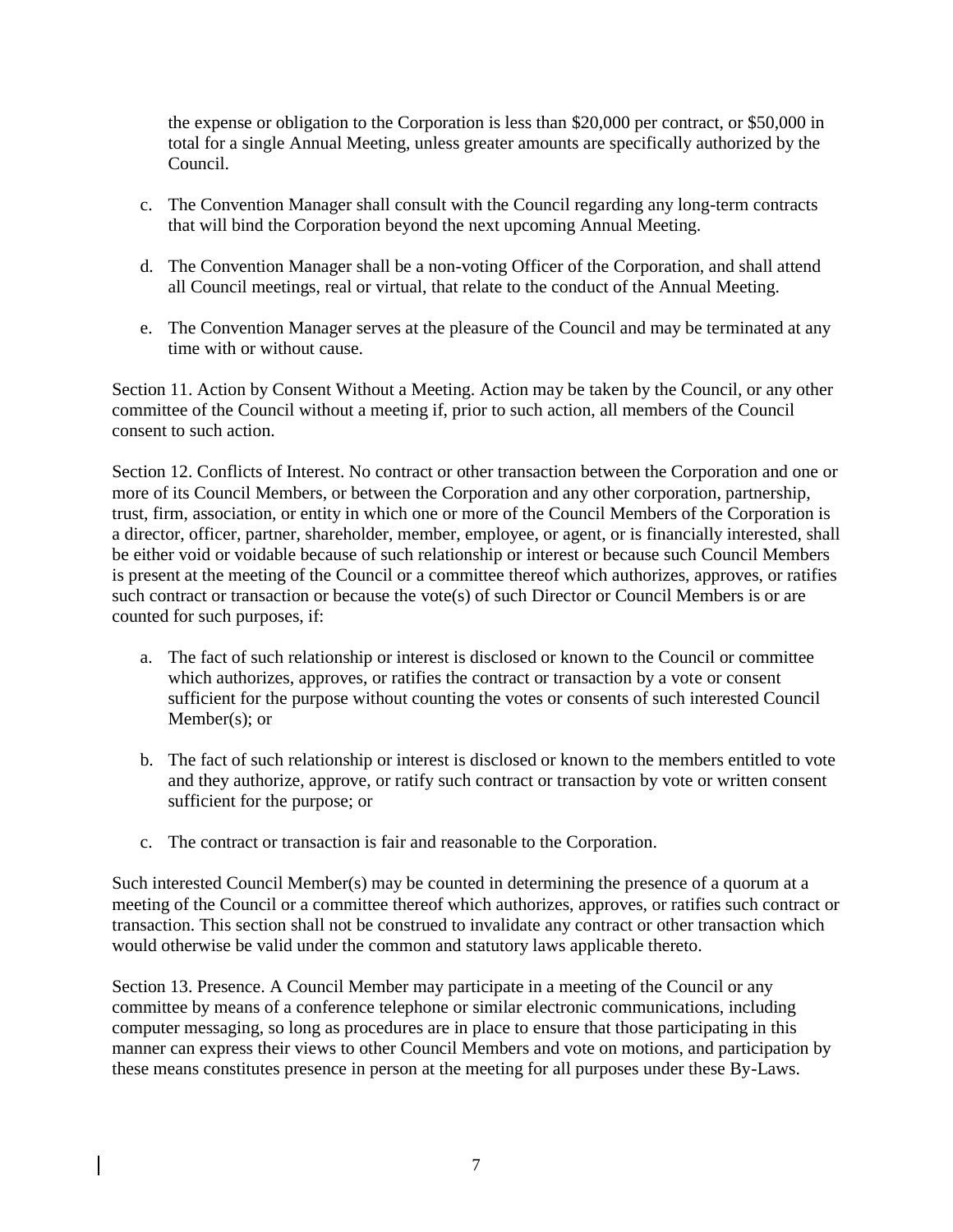Should a Council Member fail to respond to good-faith efforts to hold an electronic Council meeting over a period of no less than one week (7 days), that Council Member shall be regarded as absent for the meeting, which meeting can then proceed in their absence, provided that a quorum is present.

#### **ARTICLE VII Officers**

Section 1. Offices and Qualifications. The officers of the Corporation shall consist of the President, President-Elect, Immediate Past-President, Executive Officer, and Treasurer (the "Officer(s)"). The Officers of the Corporation may also consist of other positions having duties and responsibilities as may from time to time be determined by the Council. Each Officer shall be a Council Member, though only those elected by the Members, and the Executive Officer, shall be voting members of the Council.

Section 2. Terms of Office. The initial Officers of Corporation shall be those already serving in the predecessor organization, with their terms extending for the same duration as specified by that organization.

Thereafter, the President-Elect shall be elected annually by the Members for a one (1) year term as President-Elect, which shall begin at the close of the first Annual Meeting following their election. The term as President-Elect shall end at the close of the next Annual Meeting, one (1) year later, at which time the President-Elect will become the President for one (1) year, with that term ending at the close of the following Annual Meeting. At that time the President shall become the Immediate Past-President and serve a one (1) year term in that capacity, ending at the close of the third Annual Meeting following their election to President-Elect. The Executive Officer shall be appointed by the Council for a term of three (3) years, as shall the Treasurer and, when possible, those terms shall only partially overlap, with each ending in a different year. For the offices of Executive Officer and Treasurer, term of appointment is concurrent with the organization's fiscal year (July 1-June 30).

Section 3. Removal. The Council may remove any appointed Officer, with or without cause, by majority vote of the Council Members. The Council may remove any elected Officer, with cause, by two-thirds vote of the Council Members.

Section 4. Vacancies. Whenever any vacancies shall occur in any of the Offices of the Corporation for any reason, and no provision is provided in these By-Laws or in the Articles of Incorporation for filling such vacancy, the same may be filled by the Council at any meeting thereof.

Section 5. President. The duties of the President of the Corporation shall include the following:

- a. The President shall preside at all meetings of the Members and of the Council, shall manage and supervise all the affairs and personnel of the Corporation, discharge all the usual functions of the chief executive officer of a corporation, exercise general supervision over the affairs of the Corporation, and shall have such other powers and duties as these By-Laws or the Council may prescribe.
- b. The President shall present a Presidential Address at the Annual Meeting.
- c. The President shall select speakers for Presidential Invited Address series of the Annual Meeting.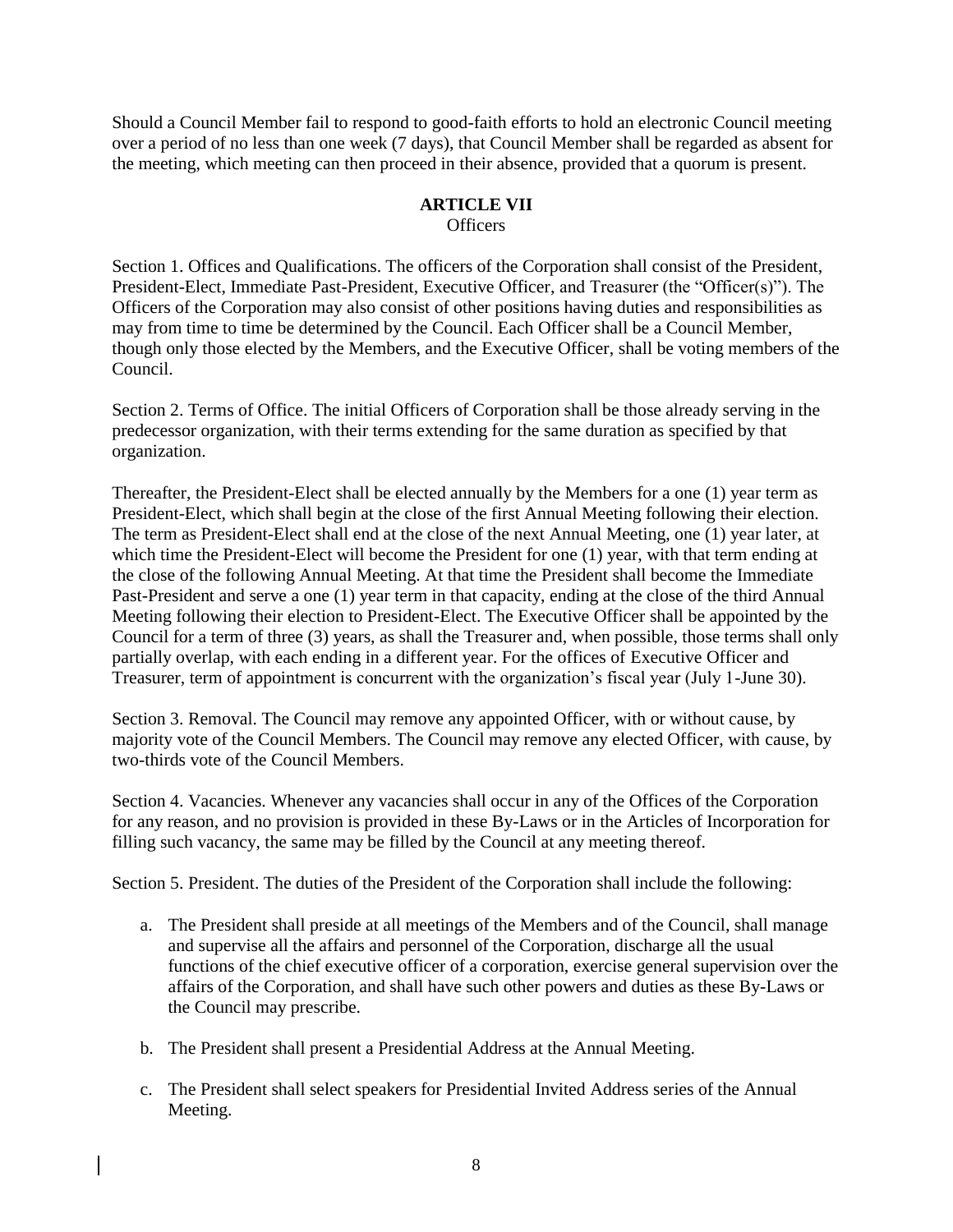- d. The President, along with the Immediate Past-President and the President-Elect, shall evaluate applications for Fellow status and appoint new Fellows.
- e. The President or their designee shall, along with the Executive Officer, count nomination and election ballots, as well as the ballots in any referenda submitted to the membership.

Section 6. President-Elect. The President-Elect shall assist the President in managing and supervising all the affairs and personnel of the Corporation, discharge all the usual functions of a vice president of a corporation, and shall have such other powers and duties as these By-Laws or the Council may prescribe. The President-Elect shall assume the office of President Elect at the close of the annual meeting of the Corporation in the year of their election. The President-Elect shall succeed to the office of the President at the close of the Annual Meeting of the Council in the following year. If because of death, resignation, or other reason the President cannot fulfill the duties of the office, the Council may designate the President-Elect as President and may fill the vacant President-Elect office by either appointing the candidate who received the second largest number of votes in the most recent election for President-Elect or through a new election. The Council shall choose the alternative which, in its judgment, best reflects the will of the membership.

Section 7. Immediate Past-President. The Immediate Past-President shall act as President in the event of the President's absence or inability to perform duties, until such time as the President is able to resume the duties of that office or until such time as the office of President is filled. In the event that the Immediate Past-President is unable or unwilling to serve, the Council shall appoint a replacement, if possible from the ranks of prior presidents of the Corporation or its predecessor.

Section 8. Executive Officer. The duties of the Executive Officer include the following:

- a. The Executive Officer shall keep or cause to be kept, a true and complete record of the proceedings of such meetings, and shall perform a like duty, when required, for all committees appointed by the Council. If required, the Executive Officer shall attest the execution by the Corporation of deeds, leases, agreements, and other official documents and shall attend to the giving and serving of all notices of the Corporation required by these By-Laws, shall have custody of the books (except books of account) and records of the Corporation.
- b. The Executive Officer shall execute all written contracts and other documents on behalf of the Corporation except those pertaining directly to the conduct of the Annual Meeting which are executed by the Convention Manager.
- c. The Executive Officer shall conduct all official correspondence of the Corporation, serve *ex officio* as a member of the Program Committee, issue all programs of meetings, receive applications for membership, and give notice of all inductions into membership. The Executive Officer shall act as the Chief Operating Officer of the Corporation in consultation with and under the direction of the President and the Council. The Executive Officer shall bring to the attention of the Council and the Corporation such matters as are deemed necessary.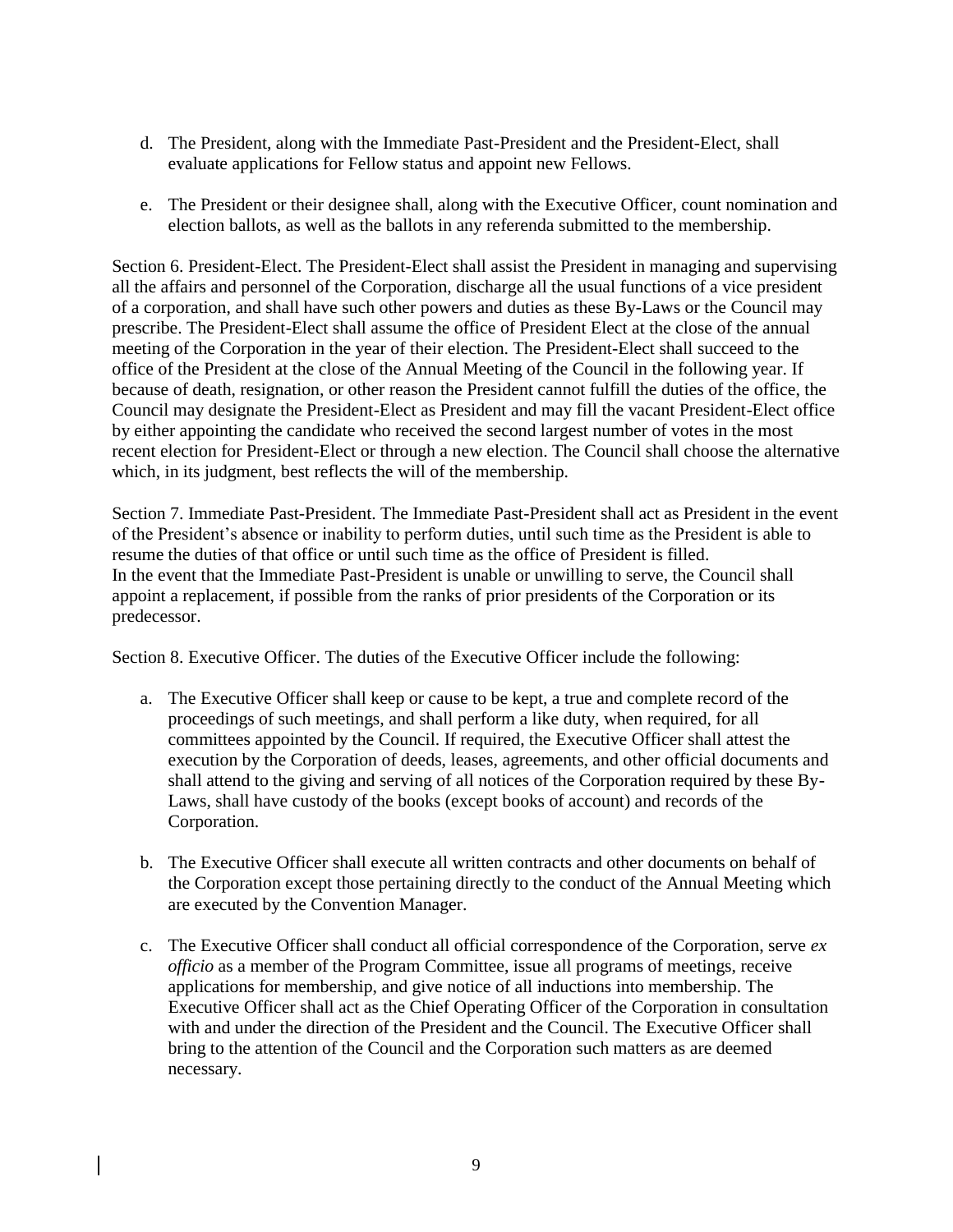- d. The Executive Officer shall keep the membership lists of the Corporation, and shall use these to conduct all elections as required and described in these By-Laws.
- e. The Executive Officer shall give an annual report to the Membership on the state of the Corporation at the Annual Meeting.
- f. The Executive Officer may, with consent of the Council, delegate some of the described responsibilities to another individual. However, the Executive Officer shall remain ultimately responsible for the successful execution of these responsibilities unless explicitly relieved of such responsibility by the Council. Individuals who assist the Executive Officer, may, at the discretion of the Council, be appointed as Officers of the Corporation, but without voting rights at Council meetings.

Section 9. Treasurer. The duties of the Treasurer include the following:

- a. The Treasurer shall keep correct and complete records of account, showing accurately at all times the financial condition of the Corporation. The Treasurer shall have charge and custody of, and be responsible for, all funds, notes, securities and other valuables which may from time to time come into the possession of the Corporation and shall deposit, or cause to be deposited, all funds of the Corporation with such depositaries as the Council shall designate. The Treasurer shall furnish at meetings of the Council, or whenever requested, a statement of the financial condition of the Corporation, and in general shall perform all duties pertaining to the office of Treasurer and such other duties as these By-Laws or the Council may prescribe.
- b. The Treasurer shall be a non-voting member of the Council.
- c. The Treasurer shall consult with the President or the Executive Officer prior to making payments or issuing checks over the amount of \$1,000 unless those payments are stipends approved by the Council, or result from contracts entered into by the Convention Manager for the provision of services in support of the Annual Meeting. Records of those consultations and payments shall be maintained by the Treasurer and provided annually to the Council.

Section 10. Delegation of Authority. In the case of the absence or incapacity of any Officer, or for any other reason that the Council may deem sufficient, the Council may delegate any or all of the duties or powers of such Officer to any other Officer or to any Council Member.

Section 11. Consultation. In all instances where the authority, responsibilities or decisions of one Officer overlap with or impinge upon the authority, responsibilities or decisions of another Officer, the two shall consult and coordinate with each other. Should such consultation fail to produce a mutually satisfactory course of action, the Council shall serve as the ultimate arbiter and decisionmaker in resolving such conflicts.

Section 12. Bond. Any Officer authorized by the Council to sign checks for the Corporation may be required by the Council to give bond for the faithful performance of his/her duties in such amount and with such sureties as the Council may designate. All premiums for bonds are to be paid for by the Corporation.